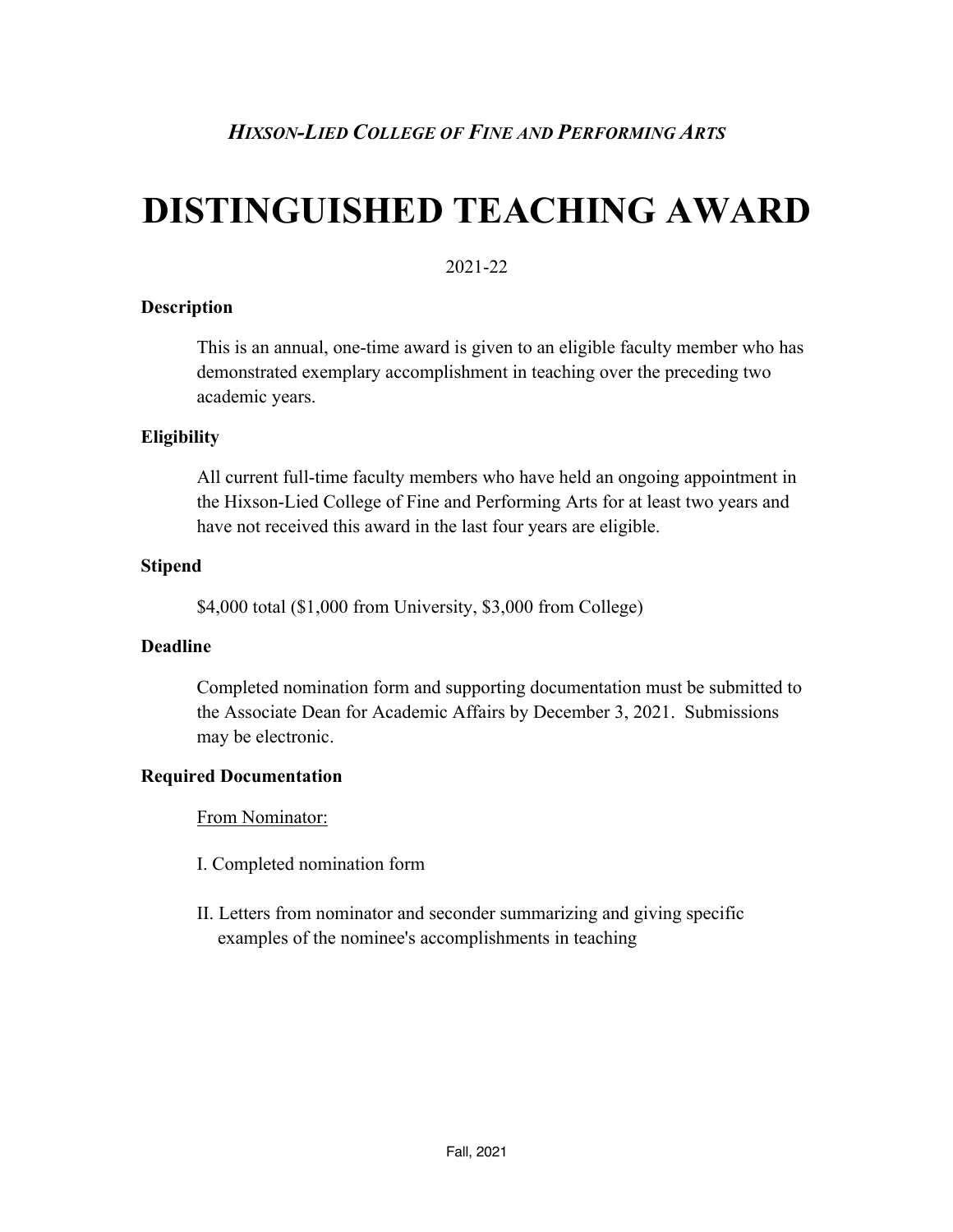#### From Nominee:

- I. Teaching Portfolio (maximum 4 pages)
	- A. List of courses taught during the last two academic years
	- B. Self-Reflection on Teaching

content must include a statement of teaching philosophy (1-2 pages) and may be based upon, but not limited to the following: (events/activity must be within the last two academic years)

- Brief explanation of curricular development (courses developed, modified, etc.)
- Evidence of engagement in pedagogical discourse
- Teaching colloquia, workshops, training seminars, peer review project, etc. attended
- Published works or presentations related to teaching
- Teaching awards won
- Evidence of noteworthy student accomplishments
- C. Student Feedback (from the last two academic years)
	- 1. Summary of student evaluations
	- 2. Excerpts from student evaluations
- II. Syllabi of all courses taught in the last two academic years